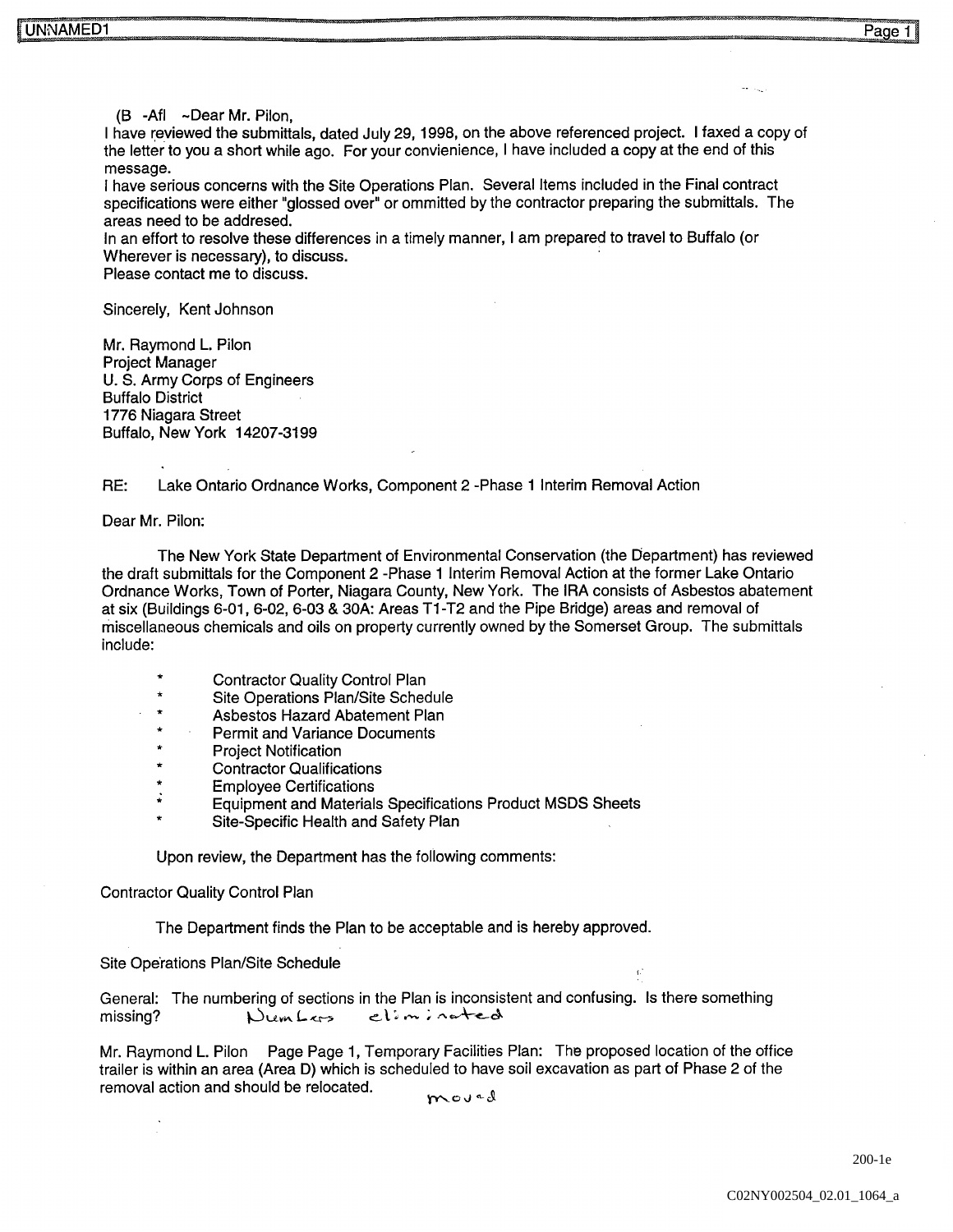Page 1, Environmental Products and Services, Inc. Control Plan: The first paragraph of this section states: \*No permits will be required by the town for this work.\*. Page 1 of the Final Permit Application Report states demolition permit will be required from the town of Porter for the removal activities Please resolve Peccara  $\sim$ 

Where are the specifications and design for the staging area, lay down areas and decontamination areas<br>e-ce of decontamination areas and decontamination areas

Where is the Erosion and Sedimentation Control Plan? See Section 01561, Part 6 of the Final Contract Specifications for details

Page 2, Soil Backfill Grading Plan: It is not clear from the plan whether the temporary contaminated soil staging area, discussed in this Section is different from the Clean fill staging area discussed in the Environmental Products & Services Control Plan. Please clarify. orhanged

Also this section does not include sufficient information listed in section <sup>02210</sup> of the Final Contract Specifications to be acceptable

Page 2, Off-site/On-site Hazardous Waste Management: All wastes streams must be characterized in order to make a hazardous waste determination prior to shipment and disposal.

Will the various chemicals (Acids, Bases & Organics) located in Building 30A be compatible for the proposed consolidation

Please identify the testing and proposed disposal site for the three (3) unknown drums in building 601.

Attached Figure (Figure 1?): What does this figure signify? Also, the location of the Pipe Bridge is incorrect. The correct location is in the southwestern portion of the Somerset Group property, spanning the Central Drainage Ditch

Project Schedule: The removal of miscellaneous oils and chemicals is not included on the schedule.  $\nu_{i}$ Please amend.Asbestos Hazard Abatement Plan

General: Please note that, consistent with Section 02080-1.11.1 of the Final Contract Specifications, this plan must be accepted in writing prior to the start of any asbestos abatement work

Where is the \*Negative Exposure Assessment\*to be submitted per the requirements of 29  $\sqrt{2}$  $CFR1926.110(f)(2)$ (iii)? This document must be approved prior to start of work.

Building 6.01, Task 2; Pipe Bridge ,Task 1: What is the status of the variance request sent to the Department of Labor? Are there continuencies in place if the variance request sent to the Department of Labor? Are there contingencies in place if the variances are not approved?

Page 10, Clearing and Grubbing: The Plan states that: \*details (on the clearing and grubbing) will be provided when a subcontractor has been chosen\*. Please provide the details as soon as possible since this is the first task to be undertaken. Also note that the procedures must be in accordance with Section 02110 of the Final Contract Specifications.

Permit and Variance Documents

No Comments

Project Notification

No Comments

Contractor Qualifications

 $\alpha^{\circ}$